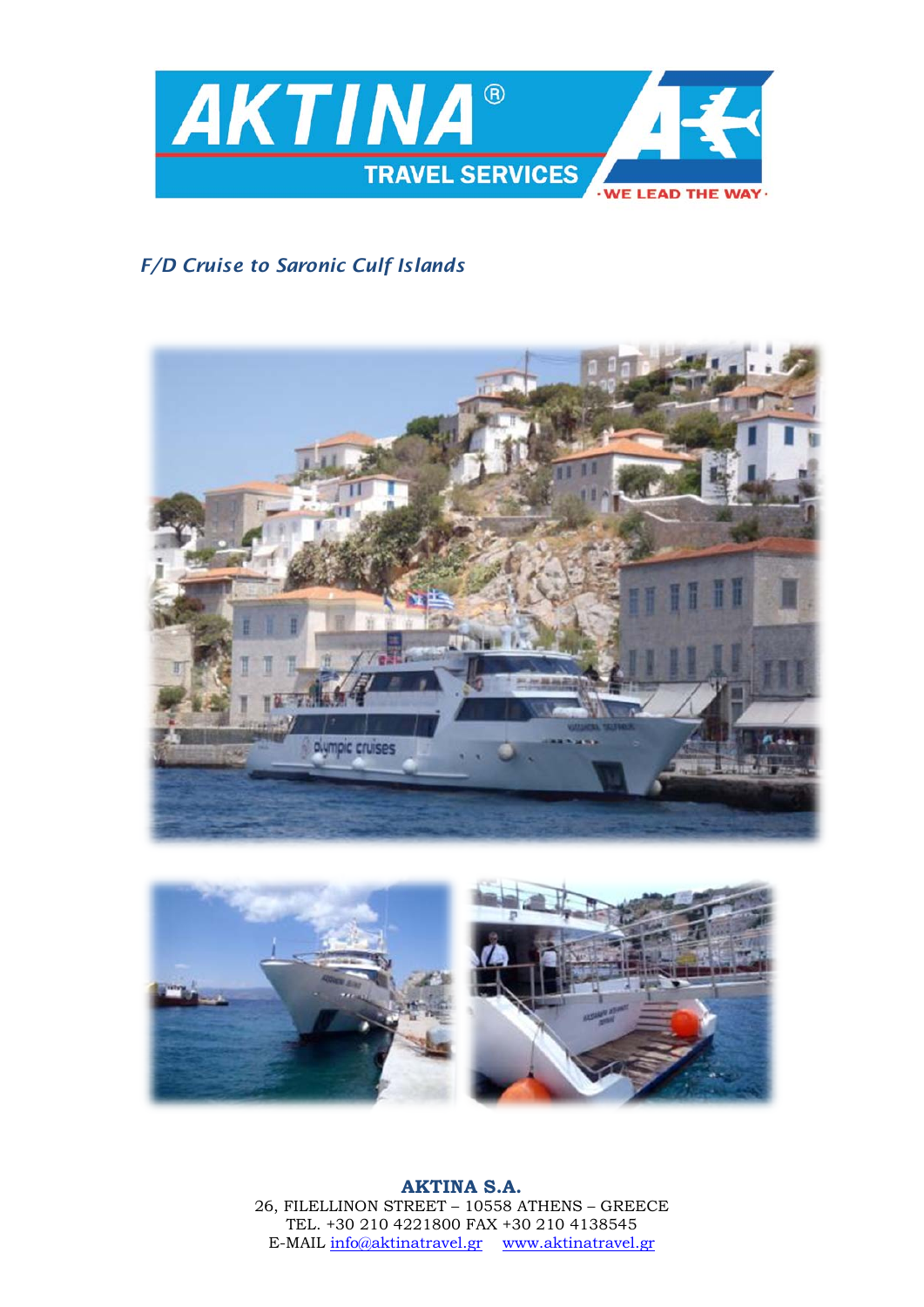

#### *Indoor lounges and dining room*

*There are 3 indoor multi-purpose lounges on the ship which meet the demands of our passengers whether focusing on pleasure or fan. All lounges are fully air-conditioned for a comfortable stay during every season and can cater up to 340 people in total (180 people indoors and 160 people outdoors). The kitchen is fully equipped to satisfy the appetite of even the most demanding guest offering gastronomic delights, inspired by both the Greek and the Mediterranean cuisine.* 

#### *Bars*

*The two fully-equipped Bars are staffed by trained graduates of Bar Philosophy (Europe's premier bartending academy) who are ready to prepare the most amazing Cocktails at sea (and land). Of course, the live music will beautifully enhance the unforgettable view of the Saronic Gulf, the historic playground of the wealthy and mighty in Ancient Greece.*

#### *Safety equipment and comfort*

*The ship is in compliance with the most modern international and European safety regulations having all the necessary equipment (lifeboats, navigation and communication instruments etc.) and consists of highly trained staff providing the guests with a safe and comfortable journey. The Stabilizers and Bowthruster, give us flexibility, speed and stability even in the most rough weather conditions.* 

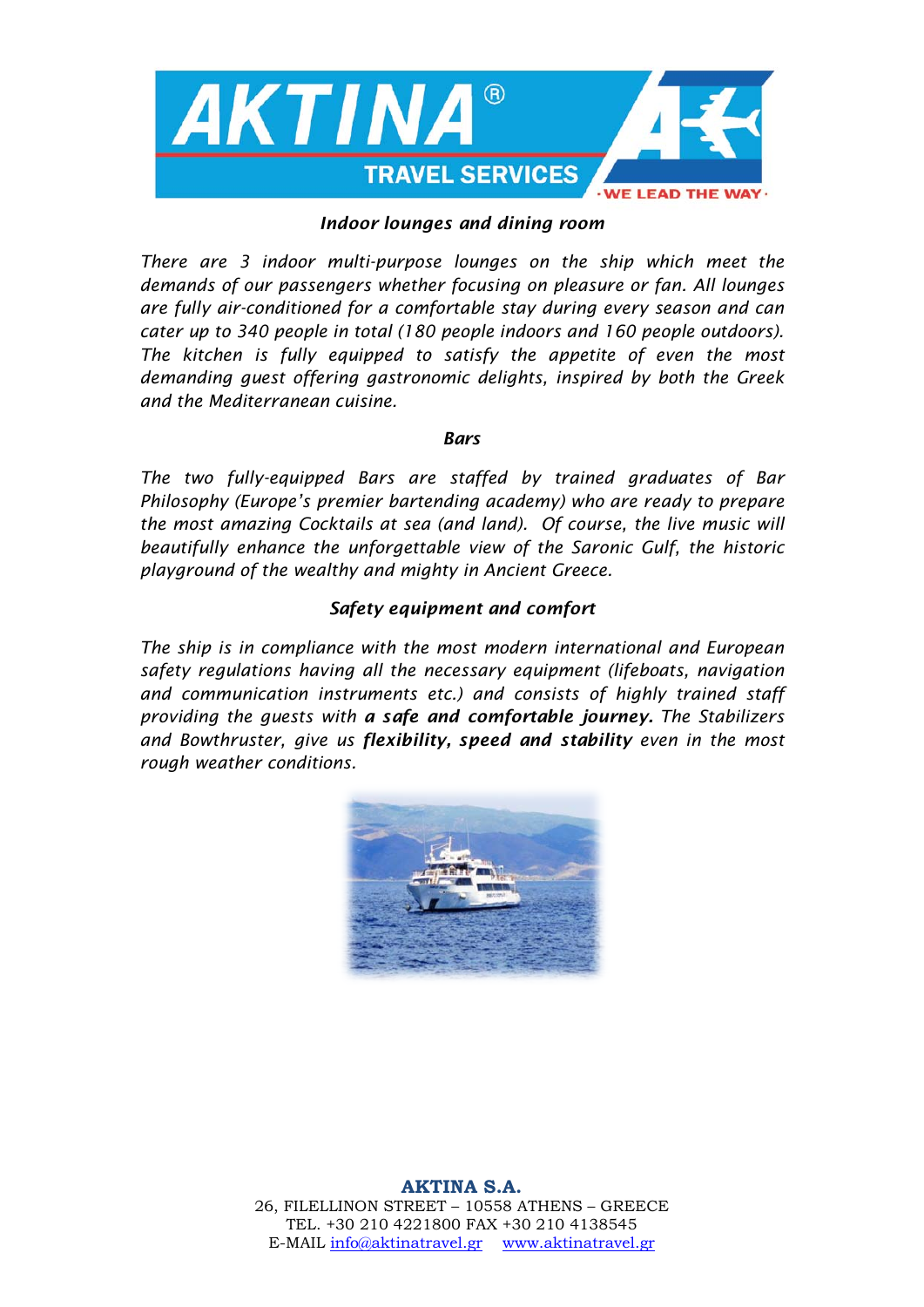

### *Departure Point*

*Departure time from Congress Venue 7.30hrs sharp and transfer for the Marina Flisvou near the TAE-KWON-DO establishments.* 



# *Detailed schedule cruise*

*MARINA FLISVOU - HYDRA Departure from Flisvos 08:00/ Arrival at Hydra 11:00 HYDRA - POROS Departure from Hydra 12:30/ Arrival at Poros 13:30 POROS – ΑEGINA Departure from Poros 14:20 /Arrival at Aegina 15:30 AEGINA– MARINA FLISVOU Departure from Aegina 18:00 / Arrival at Flisvos 19:30*

*Staying time in each island*

*Hydra 1 ½ hour*

*Poros 50 minutes*

*Aegina 2 ½ hours* 

### **AKTINA S.A.**

26, FILELLINON STREET – 10558 ATHENS – GREECE TEL. +30 210 4221800 FAX +30 210 4138545 E-MAIL [info@aktinatravel.gr](mailto:info@aktinatravel.gr) [www.aktinatravel.gr](http://www.aktinatravel.gr/)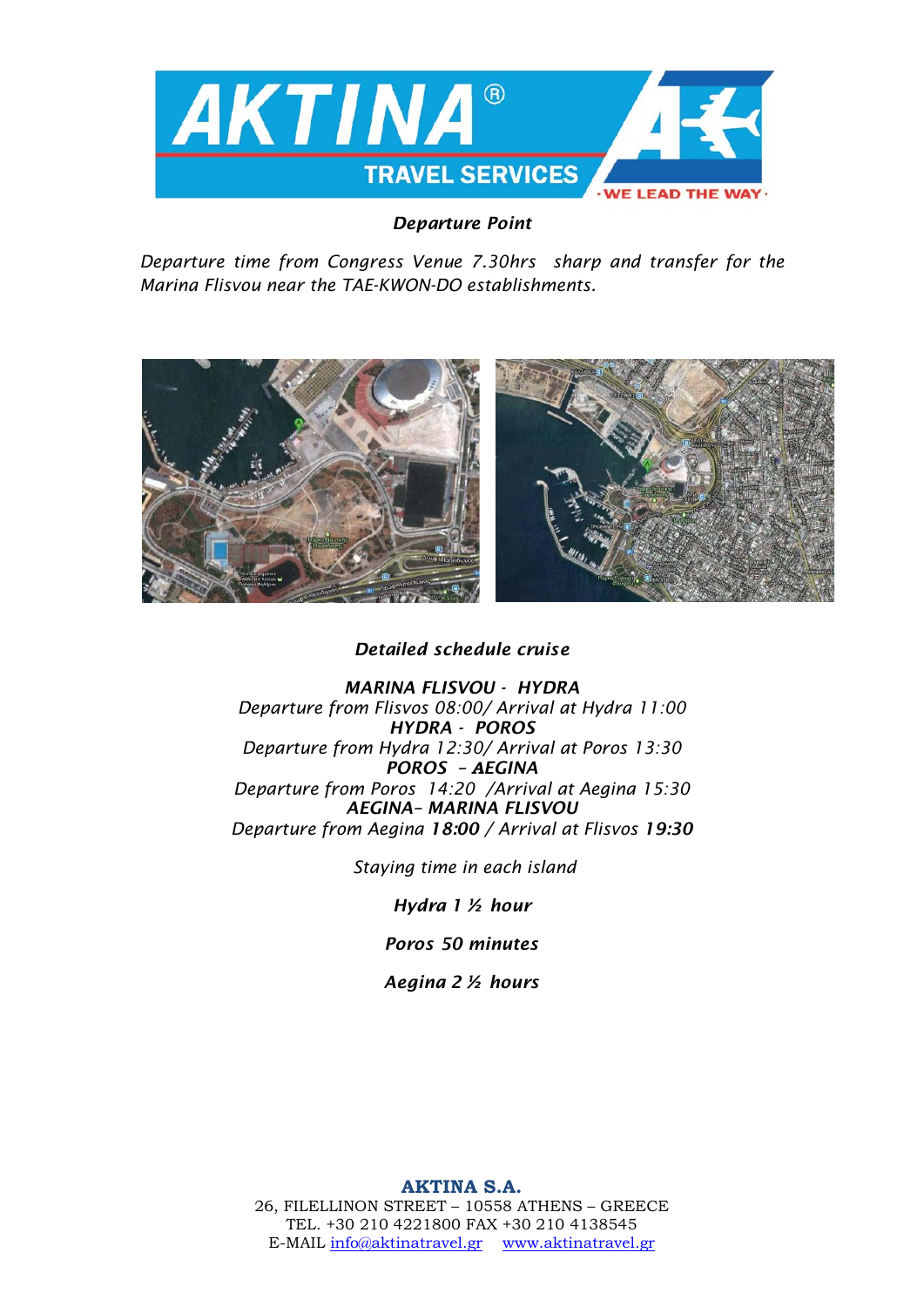

#### *HYDRA*

*A beautiful small island but so large in history and specificities that distinguishes among so many.* 

*The role of island and the people during the revolution of 1821 by the Ottoman Empire and modern history makes Hydra one of the most popular touristic destinations.* 

*Elegance, tradition and majesty. The architecture of the island has kept until our days, intact and inviolable by modern interventions, thanks to the sacrifices of all the Hydrants, who religiously keep this unique legacy that surrendered by their ancestors*

*The absence of any wheelset from the island, it is still uniqueness within so many others we meet in Hydra.*

*It is joy of God to walk carefree on cobblestone streets, enjoying the splendid mansions – forts, built by the great Hydrants ancestors, discover at every step churches full of history and seeing the unique blue sea, away from noises and normal smells.* 

*For all these we travel you to this beautiful island and we promise you unforgettable moments full of relaxation and the feeling of free.*



**AKTINA S.A.** 26, FILELLINON STREET – 10558 ATHENS – GREECE TEL. +30 210 4221800 FAX +30 210 4138545 E-MAIL [info@aktinatravel.gr](mailto:info@aktinatravel.gr) [www.aktinatravel.gr](http://www.aktinatravel.gr/)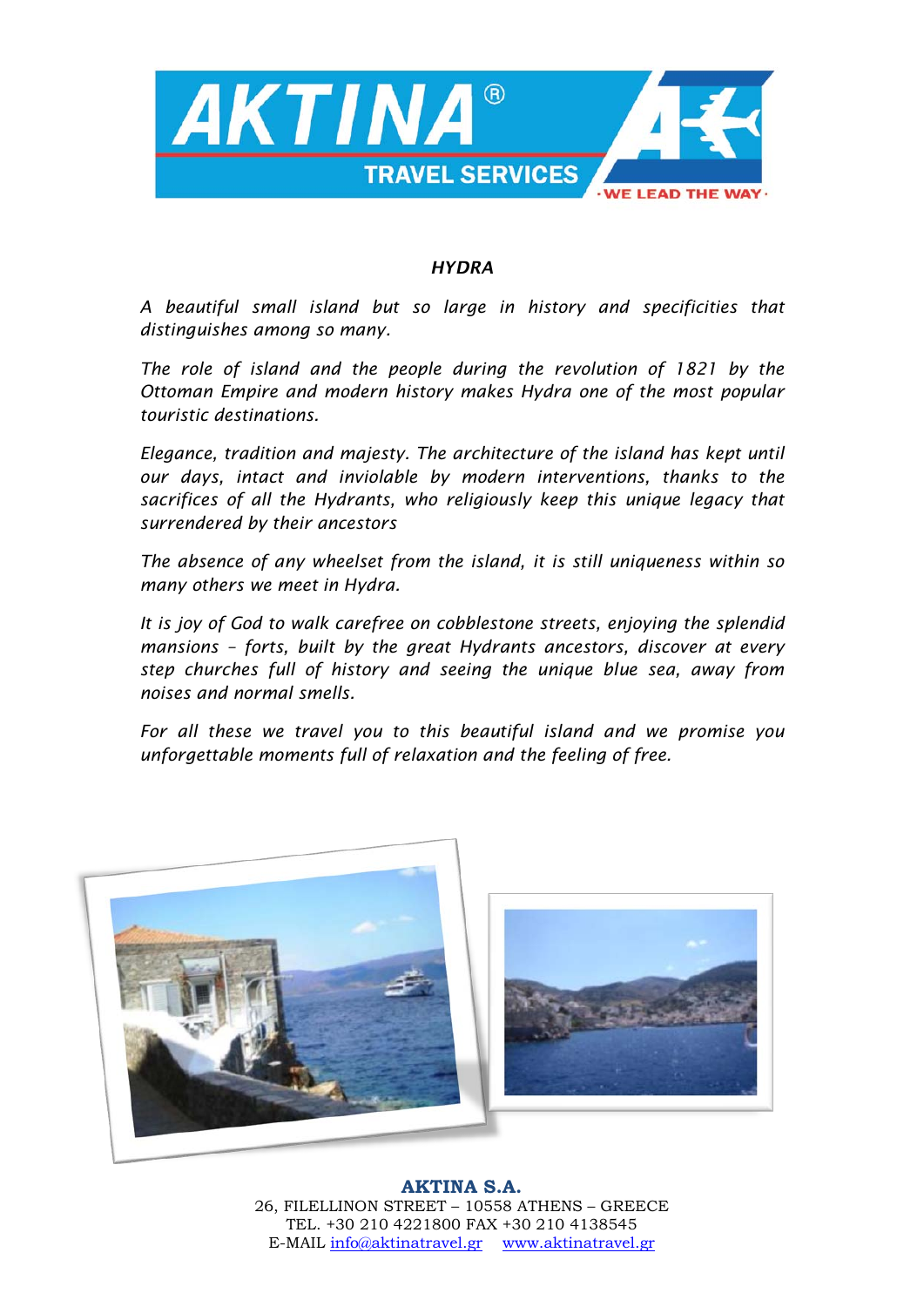

# *POROS*

# *Approach at Poros...*

*...by ship, from far we see standing in the highest hilltop the History Clock, between prickly and pines. From here the view of the harbor and the opposite coasts is excellent. Built in 1927, it's visible from everywhere and is the jewel of the city.*

*Poros is the island of peace, romance and relaxation.It is overgrown with pine trees which reach the rugged shores or the sandy beaches.*

*The people of Poros are like all islanders in Greece, spontaneous, decent and hospitable. The beach houses are large neoclassic in opposite with the twofloor houses at Brinia, Mylos, Pounta and Kasteli. The first houses were built in 1463 in the area around the Clock.* 

*In the center of the town are located the Town Hall, the Archaeological Museum, the Exhibition Hall and Cultural events.*

*Among the narrow streets of Poros and the white houses, full of boungainvilleas, are found many taverns. Among the pier, the visitor sees lot of touristic shops, cafes, taverns and lot of bars with Greek and foreign music.* 

*Leaving from the town Northwest is Progym, the first residence of Othona . There todays is the grading and the coaching of sailors. After school stadium a small canal separates Sfairia from Kalavria.*

*After the canal is the settlement that was first inhabited by refugees from M.Asia. Finishing the settlement and following the winding road among big pine trees, we arrive at the chapel of Agia Zoni, which is celebrated on July 2.Locatel between a canyon with trees and streams. Next we meet the chapel of Prophet Elias and finally the Palaces, in which is the Temple of Poseidon.* 

*Today Poros with its traditional color, charm, cosmopolitan life and modern facilities is the ideal holiday resort.*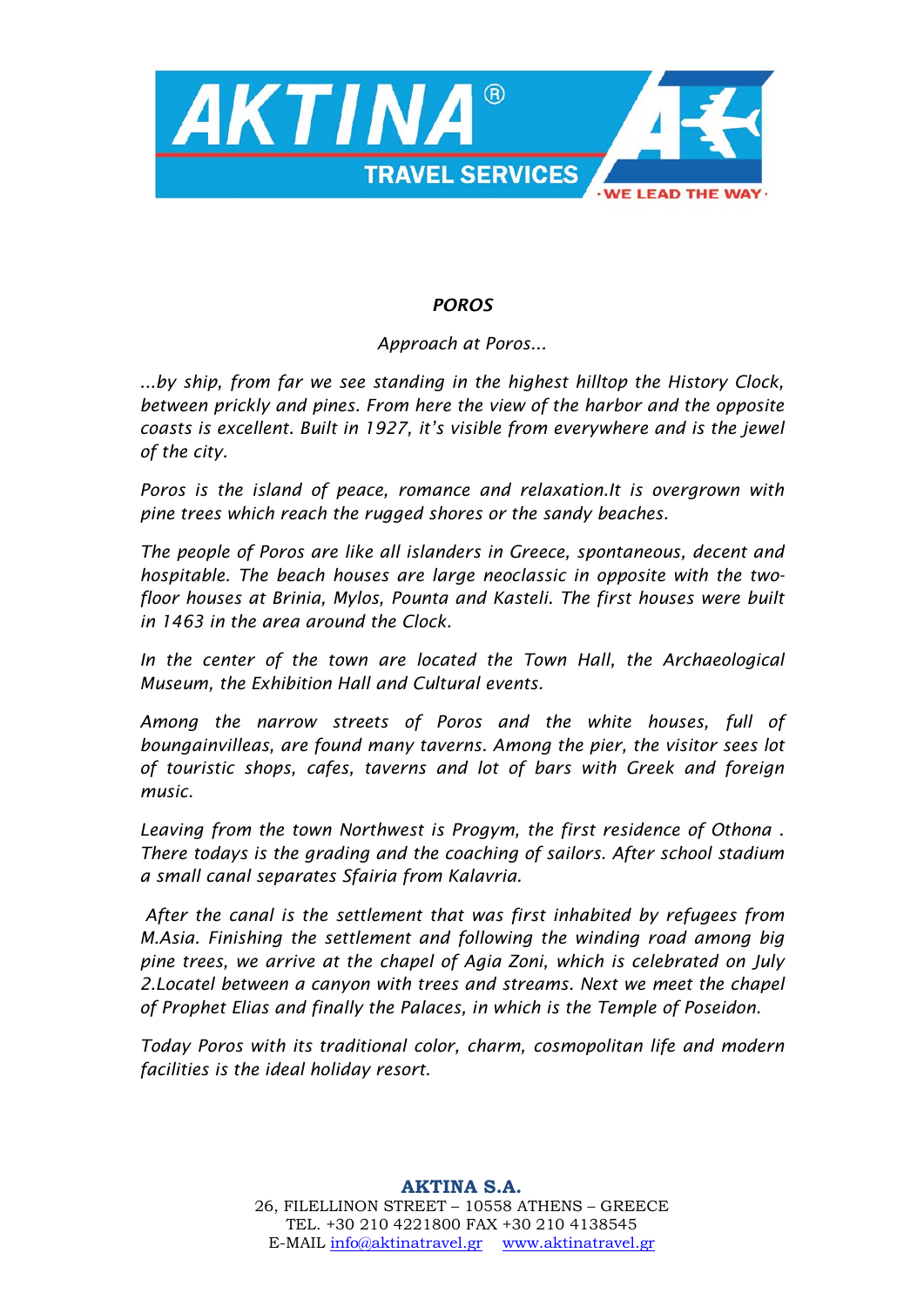

#### *AEGINA*

*The mythological tradition wants Aegina to have taken its name from the nymph Aegina. The nymph Aegina was daughter of Asopos River and Metopis. The island before the arrival of nymph named different such as (Herodotus, Pindaros, Stravonas) Inoni, Inona or Inopiia. Zeus did with Aegina a son Aeacus, who from the wrath of Hera found alone on the island and therefore begged his father to transform ants in humans. That's how Aegina came with its first residents, the Myrmidons.*

*The temple of Aphaia exists on the top of pine covered hill in the northeast part of Aegina. It is the greatest monument that survives from the sanctuary, which was dedicated to Aphaia and seems to have built in a place that there was cult activity since Mycenaean age.*

*Pausanias mentioned the myth Aphaia and identifies her with the Cretan goddess Vritomarti-Diktinna. The researchers believe that this goddess was adored in the temple. The Aphaia considered as the daughter of Zeus and land Crete. There were Diktina adored, as showed that had similarities with goddess Artemis.* 

*According to legend, the nymph Aphaia persecuted by the Cretan king Minos and in trying to escape jumped into the sea, where a fisherman rescued her and took her to Aegina. From there disappeared (Aphaia =Disappeared) in the place where now stands the sanctuary.* 

*When the atmosphere is clear, from the temple we see the Temple of Poseidon at Sounio and the Acropolis of Athens.The tree temples cobinate one triangle (the holy triangle of ancient times).*

### *The church of St. Nektarios*

*In this grand Christian Byzantine church, is the silver tomb with the relics of St. Nektarios. Opposite the monastery can still be seen the ruins of the old capital, the medieval capital of the island where the local population were looking for shelter during pirate raids.*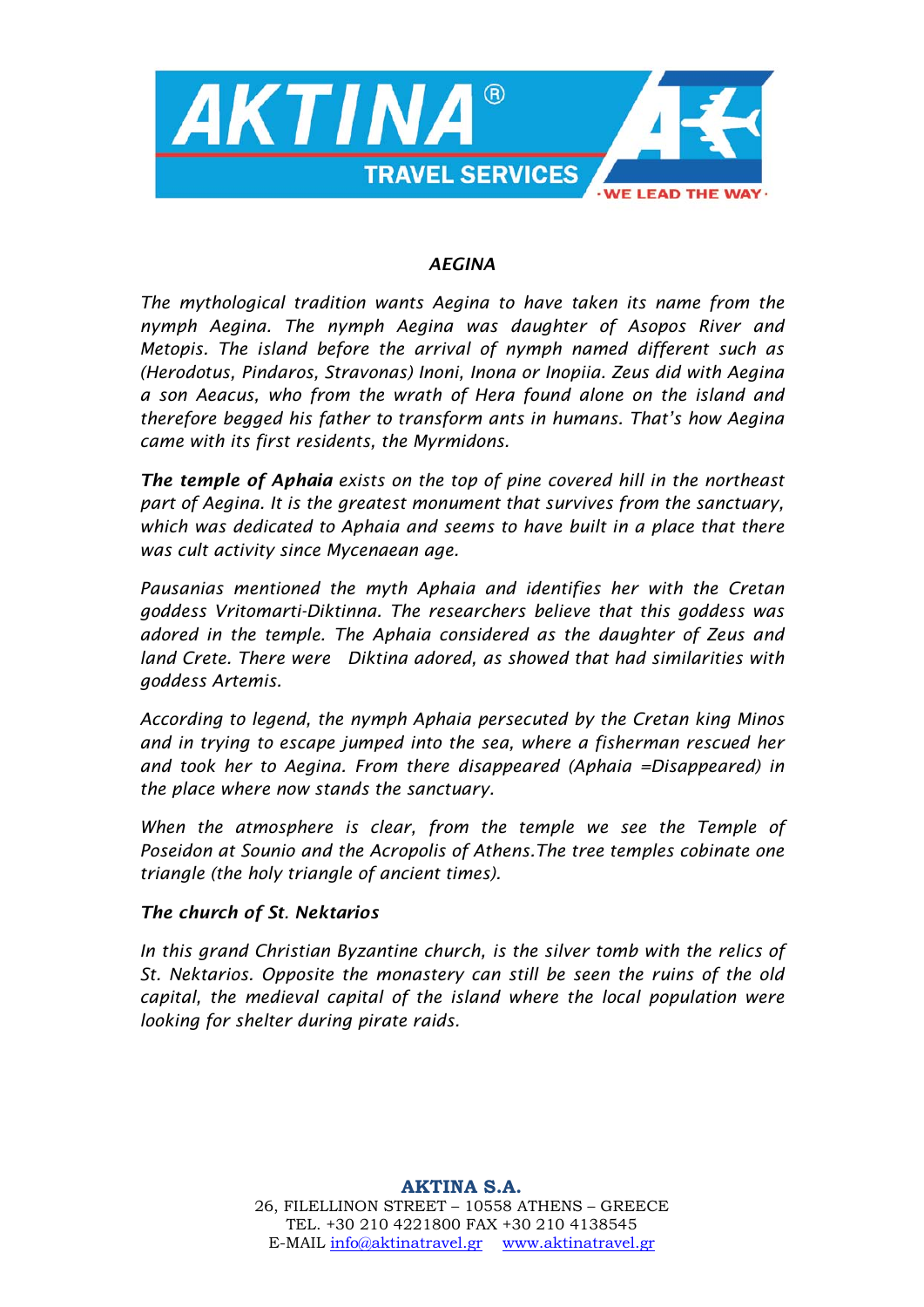

### *OPTIONAL TOURS AND SIGHTSEEING*

*For even more in-depth exploration and discovery, we have created a special collection of extended land programs that is without equal.* 

*During the warm months you will have the opportunity to swim at one of the most beautiful beaches of the Saronic Gulf.* 

*On the island of Aegina you are offered the option of luxury, air-conditioned transfer bus to the archaeological site of the Temple of Aphaia and the Church of St. Nektarios.*



*Facilities within the ship* 

*Αll the passengers can enjoy our complimentary freshly-prepared Mediterranean buffet lunch.* 

*During the cruise live music is played by our orchestra so that our passengers can enjoy the beautiful seascapes along with background music and have fun dancing when the rhythm goes up.* 

*Within the ship passengers can watch informative videos on the latest audio visual systems installed with large LCD screens.*

*In the Gift Shop on board, you can find all the necessary items you may have forgot to bring along, as well as souvenirs for your loved ones.* 

*Mobile coverage and strong 3G signals are available so that while on board you will have the comfort to do as much or as little as you please.*

> **AKTINA S.A.** 26, FILELLINON STREET – 10558 ATHENS – GREECE TEL. +30 210 4221800 FAX +30 210 4138545 E-MAIL [info@aktinatravel.gr](mailto:info@aktinatravel.gr) [www.aktinatravel.gr](http://www.aktinatravel.gr/)